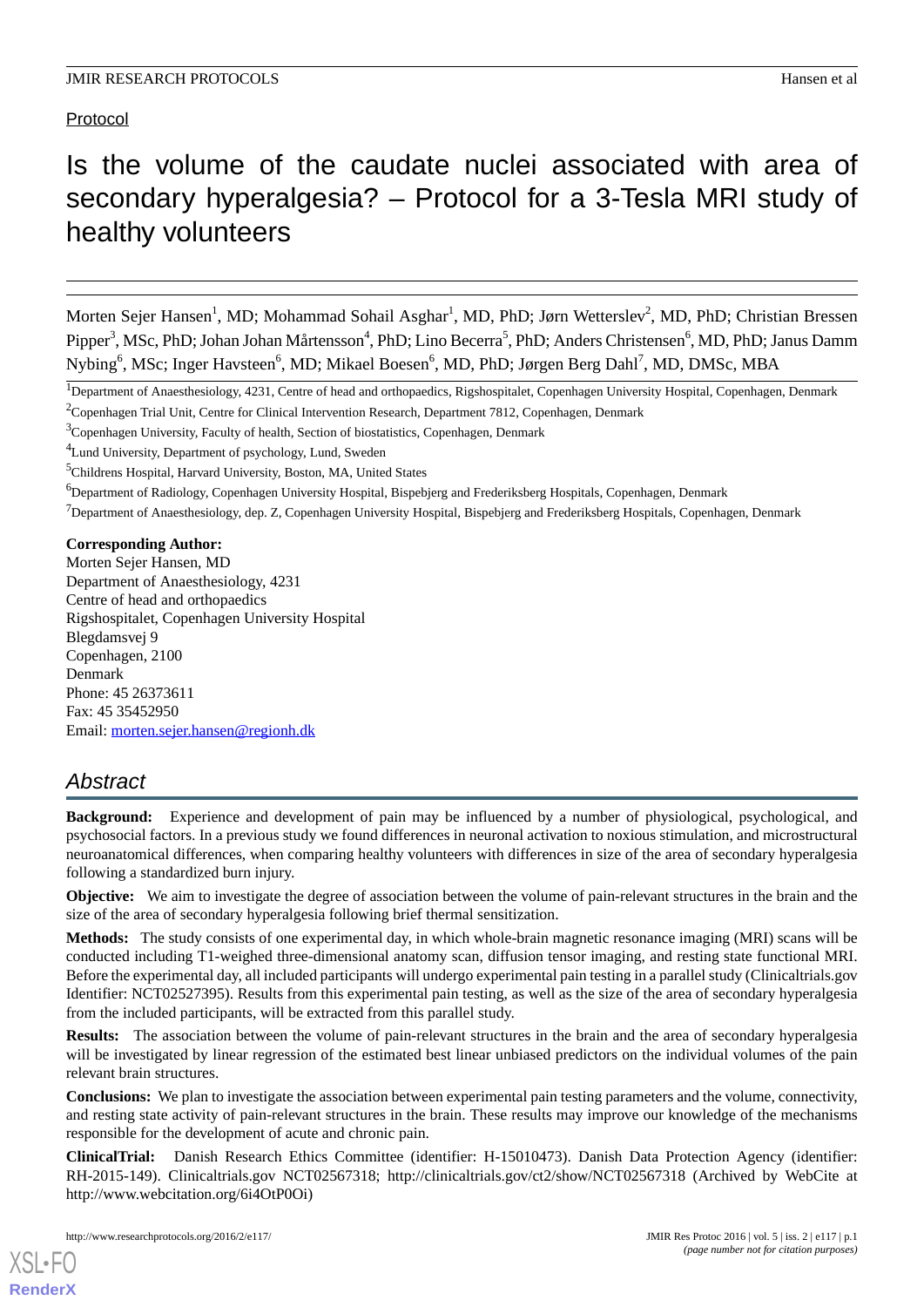#### (JMIR Res Protoc 2016;5(2):e117) doi[:10.2196/resprot.5680](http://dx.doi.org/10.2196/resprot.5680)

## **KEYWORDS**

Pain; Magnetic resonance imaging; Hyperalgesia; Central sensitization; Quantitative sensory testing; Anaesthesiology; Physiology

## *Introduction*

The experience and development of pain may be influenced by a number of physiological, psychological, and psychosocial factors. However, our knowledge of the mechanisms responsible for acute and chronic pain is still not complete. A standardized burn injury in the skin provokes reversible primary and secondary hyperalgesia in healthy volunteers. Injury-induced primary hyperalgesia is located in the traumatized area and is characterized by reduced thresholds for thermal and mechanical stimulation. Secondary hyperalgesia is located around the traumatized area, and is characterized by reduced thresholds for mechanical stimulation [[1,](#page-7-0)[2](#page-7-1)].

Previous studies have demonstrated that secondary hyperalgesia to punctate mechanical stimuli is a result of changes in the central nervous system, in part due to sensitization in response to nerve signals by A-fiber nociceptors  $[1,3-5]$  $[1,3-5]$  $[1,3-5]$  $[1,3-5]$  $[1,3-5]$ . Secondary hyperalgesia can be provoked by a number of different conditioning stimuli, and according to previous studies this is a robust phenomenon that can be applied to investigate basic pain physiology [[2](#page-7-1)[,6](#page-7-4),[7\]](#page-7-5). Central neuronal sensitization is presumed to play an important role in a number of different pain conditions, such as osteoarthritis, fibromyalgia, and postoperative pain [[3\]](#page-7-2).

To investigate the basic physiological mechanisms of pain, our research group has worked extensively with experimental physiological pain models [[8](#page-7-6)[-10](#page-7-7)]. In previous studies, we found indications of large inter-individual variations in the size of the area of secondary hyperalgesia following identical experimental pain stimulation. Moreover, we observed that the area of secondary hyperalgesia may be an identifiable phenotypic indicator and predictor of individual pain responses [\[10](#page-7-7),[11\]](#page-7-8).

To further explore the pathophysiology of central sensitization, we first investigated functional changes in the brain by magnetic resonance imaging (MRI) after induction of secondary hyperalgesia by a first degree burn injury. The first degree burn injury was induced 100 minutes before initiation of MRI, and interestingly we found differences in neuronal activation to noxious stimulation in healthy volunteers that developed either large or small areas of secondary hyperalgesia. These findings suggest differences in central pain processing related to phenotypical expression of secondary hyperalgesia. Furthermore, we found indications of differences in the volumes of the caudate nuclei, as well as other microstructural neuroanatomical differences between the two groups [\[11](#page-7-8)], encouraging further studies with larger sample sizes to elucidate the importance of each finding in the pathophysiology of pain and central sensitization.

The basal ganglia have proved to be essential in the pain processing in humans [\[12](#page-7-9)-[14\]](#page-7-10). Moreover, the role of the caudate nuclei in the processing and modulation of pain have been investigated in human [[12](#page-7-9)-[27\]](#page-8-0) as well as animal [\[28](#page-8-1)-[39](#page-8-2)] studies.

The caudate nuclei are believed to play a role in integration and control of sensory, motor, and motivational information, and thus essential in coordinating behavioral responses [[14\]](#page-7-10). The caudate nuclei have also been demonstrated to be involved in the sensory processing and spatial location of noxious stimuli [[24\]](#page-8-3), in the suppression and modulation of pain [[26\]](#page-8-4), and are activated during pain expectancy [[40\]](#page-9-0).

Reduced grey matter volume of the caudate nuclei has been demonstrated in patients with trigeminal neuralgia [[20\]](#page-8-5), knee osteoarthritis [\[22](#page-8-6)], lumbar disc herniation [\[21](#page-8-7)], and migraines [[15,](#page-7-11)[27\]](#page-8-0). Moreover, reduced regional cerebral blood flow in the caudate nuclei has been seen in patients with fibromyalgia [[23\]](#page-8-8), familial restless legs syndrome [[25\]](#page-8-9), and chronic fatigue syndrome [[16\]](#page-8-10). Thus, the caudate nuclei are essential sites of pain processing, and may play a role in the development of secondary hyperalgesia, and consequently in the processes involved with central sensitization.

A recent study confirmed that areas of secondary hyperalgesia have a low intra-individual variation compared to the inter-individual variation [\[41](#page-9-1)]. This finding enables us to phenotype healthy volunteers based on the size of the area of secondary hyperalgesia. It remains uncertain whether these phenotypes are related to other pain syndromes or entities, are involved in the risk of developing chronic pain, or influence factors in the individual's pain sensitivity. Likewise, it is unclear if important structures such as the caudate nuclei (or other CNS differences) are closely related to secondary hyperalgesia phenotyping, warranting more research in this area.

With this study we aim to investigate the association between the volume of pre-defined pain-relevant structures in the brain and the size of the areas of secondary hyperalgesia.

## *Methods*

#### **Study Design**

This study is a confirmatory study designed to investigate the association between the size of the area of secondary hyperalgesia following brief thermal sensitization (BTS; see *Clinical Evaluations*) and the volume of the caudate nuclei in healthy volunteers. On the experimental day, a whole brain MRI scan will be conducted including T1-weighed three-dimensional (3D) anatomy scan, diffusion tensor imaging, and resting-state functional MRI (rs-fMRI), in consecutive sequence (see *Clinical Evaluations*). No other tests or assessments will be performed on the experimental day. The total duration of the experimental day is approximately 50 minutes.

Before the experimental day, all included participants will undergo pain testing in a parallel study (Clinicaltrials.gov Identifier: NCT02527395). Results from the pain testing, as well as the size of the area of secondary hyperalgesia from the included participants, will be extracted from this parallel study. The experimental day will be conducted at a maximum of 2

 $XSI - F($ **[RenderX](http://www.renderx.com/)**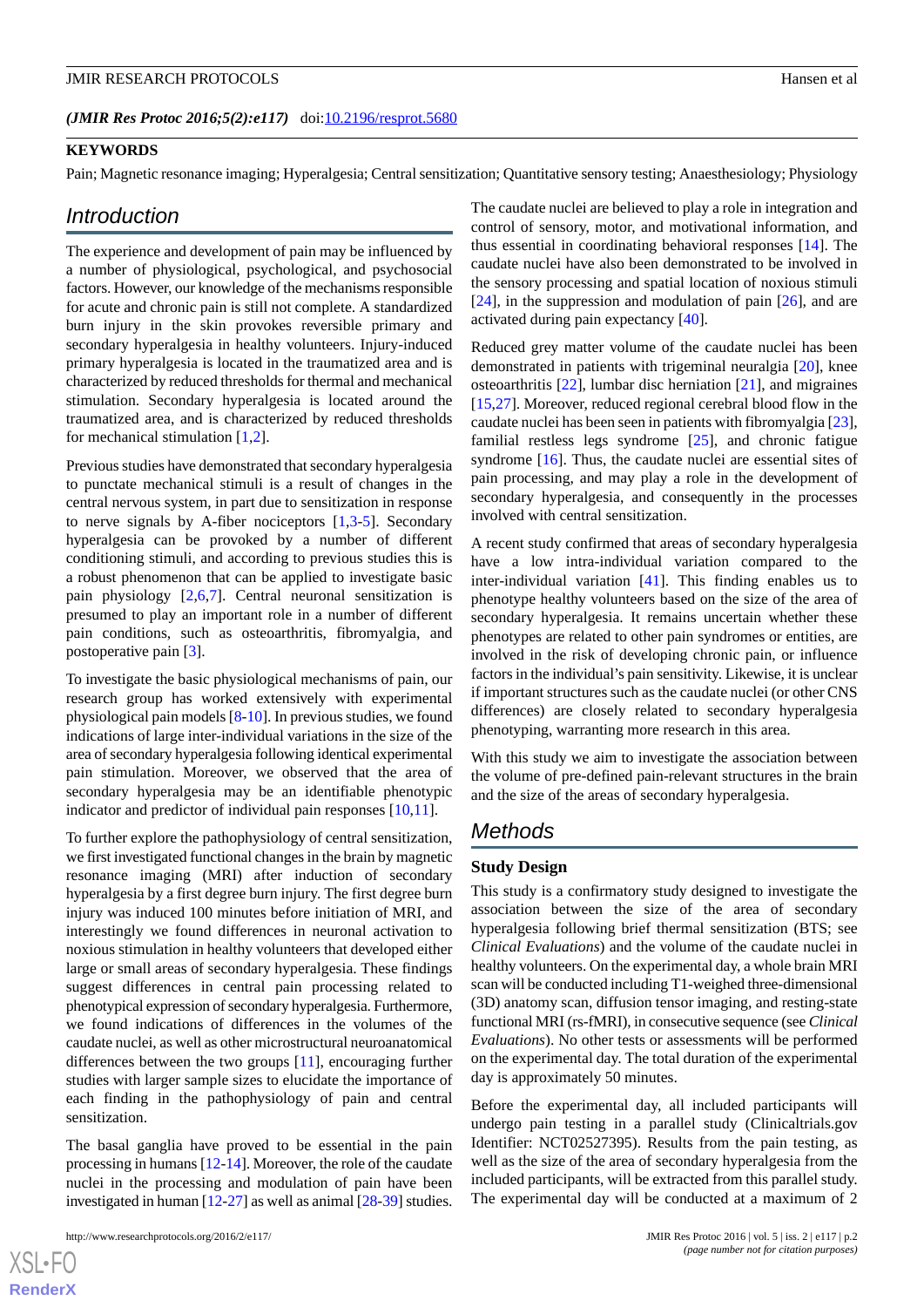months and a minimum of 2 weeks after the completion of the BTS and additional pain testing.

#### **Setting**

The MRI scans will be conducted at the Department of Radiology, Bispebjerg and Frederiksberg Hospitals, Copenhagen, Denmark. The data analysis will be conducted at the Department of Anesthesiology, Centre of Head and Orthopedics, Rigshospitalet, Copenhagen, Denmark.

<span id="page-2-0"></span>

| <b>Table 1.</b> Inclusion, and exclusion criteria. |  |  |  |  |  |
|----------------------------------------------------|--|--|--|--|--|
|----------------------------------------------------|--|--|--|--|--|

## **Study Participants**

Healthy male volunteers will be included in the study. The study participants will receive information regarding possible risks and side effects, and will be provided with written and oral information concerning the study. The participants will receive €67 (US \$74) for their participation in the study. Inclusion and exclusion criteria are presented in [Table 1](#page-2-0).

| Inclusion criteria                                                                                                                                                                                                                                                                                                                                                                                                                                                                                                                  | Exclusion criteria                                                                                                                                                                                                                                                                                                                                                                                                                                                                                                                                                                                                                                                                                                                |
|-------------------------------------------------------------------------------------------------------------------------------------------------------------------------------------------------------------------------------------------------------------------------------------------------------------------------------------------------------------------------------------------------------------------------------------------------------------------------------------------------------------------------------------|-----------------------------------------------------------------------------------------------------------------------------------------------------------------------------------------------------------------------------------------------------------------------------------------------------------------------------------------------------------------------------------------------------------------------------------------------------------------------------------------------------------------------------------------------------------------------------------------------------------------------------------------------------------------------------------------------------------------------------------|
| Age $\geq$ 18 years and $\leq$ 35 years                                                                                                                                                                                                                                                                                                                                                                                                                                                                                             | Study participants who cannot cooperate to the test                                                                                                                                                                                                                                                                                                                                                                                                                                                                                                                                                                                                                                                                               |
| Male sex                                                                                                                                                                                                                                                                                                                                                                                                                                                                                                                            | Study participants with a substance abuse, assessed by the investigator                                                                                                                                                                                                                                                                                                                                                                                                                                                                                                                                                                                                                                                           |
| Study participants who have a weekly intake of $>21$ units of alcohol, or a<br>have consumed >3 units of alcohol within 24 hours before experimental<br>day<br>Speak and understand the Danish language<br>Signed informed consent<br>Have participated and completed the study: " <i>To determine the degree of</i><br>association between Heat Pain Detection Threshold and area of secondary<br>hyperalgesia following Brief Thermal Sensitization in healthy male volun-<br>teers" (Clinicaltrials.gov Identifier: NCT02527395) | Study participants who have consumed analgesics within 3 days before<br>experimental day<br>Study participants who have consumed antihistamines within 48 hours<br>before experimental day<br>Study participants who have consumed antidepressant medication within<br>30 days before the study<br>Study participants who have consumed prescription medicine within 30<br>days before the study<br>Study participants with neurological illnesses<br>Study participants with chronic pain<br>Study participants with psychiatric diagnoses<br>Study participants with eczema, wounds, or sunburns on the sites of<br>stimulation<br>Study participants with a Body Mass Index of > 30 kg/m <sup>2</sup> or <18 kg/m <sup>2</sup> |
|                                                                                                                                                                                                                                                                                                                                                                                                                                                                                                                                     | Study participants with contraindications to MRI <sup>a</sup><br>Study participants that decline information regarding potential pathological<br>findings in relation to the MRI<br>Study participants that have any kind of trauma resulting in pain and ad-<br>ministration of analgesics in the period between experimental pain testing<br>and MRI scan<br>Study participants that experience a head trauma in the period between<br>the experimental pain testing and the MRI scan                                                                                                                                                                                                                                           |

<sup>a</sup>Contraindications to MRI includes: claustrophobia, pacemaker implant, artificial heart valve, cochlear/stapes prosthetics, irremovable insulin pump, neurostimulator, metal clips from previous surgical procedures, other metallic foreign objects, shrapnel or shell splinter, catheters (eg, Swan Ganz), shunts and drainage tubes, and surgical procedures within 6 weeks before the study (subjected to individual evaluation).

Before the experimental day, each participant will be tested with the experimental pain models: BTS, heat pain detection threshold (HPDT), and pain during 1 minute of thermal stimulation of the skin (p-TS), as well as two psychological tests: Pain Catastrophizing Scale (PCS) and Hospital Anxiety and Depression Score (HADS; see [Multimedia Appendix 1](#page-7-12) and Clinicaltrials.gov identifier: NCT02527395). The results will be blinded to the investigator evaluating the MRI scans. Prior to, as well as on the experimental day, the investigator will interview all participants, and those that have one or more psychiatric or neurological diagnoses or illnesses will be excluded. All participants with prior history of psychiatric or neurological illness will also be excluded.

## **Clinical Evaluations**

## *Pain Testing*

BTS, HPDT and p-TS are not performed as a part of this study per se, but all participants in the present study have been tested using these methods in a parallel non-imaging study (Clinicaltrials.gov Identifier: NCT02527395). Data concerning secondary hyperalgesia from this concurrent study will be extrapolated and included in the present study. The BTS method is briefly explained below. For further details, please refer to [Multimedia Appendix 1.](#page-7-12)

## *Brief Thermal Sensitization*

A computer-controlled thermode (Somedic MSA Thermotester; size 2.5 x 5 cm) is placed on the participant's skin, centrally on the anterior part of the right thigh. The initial temperature of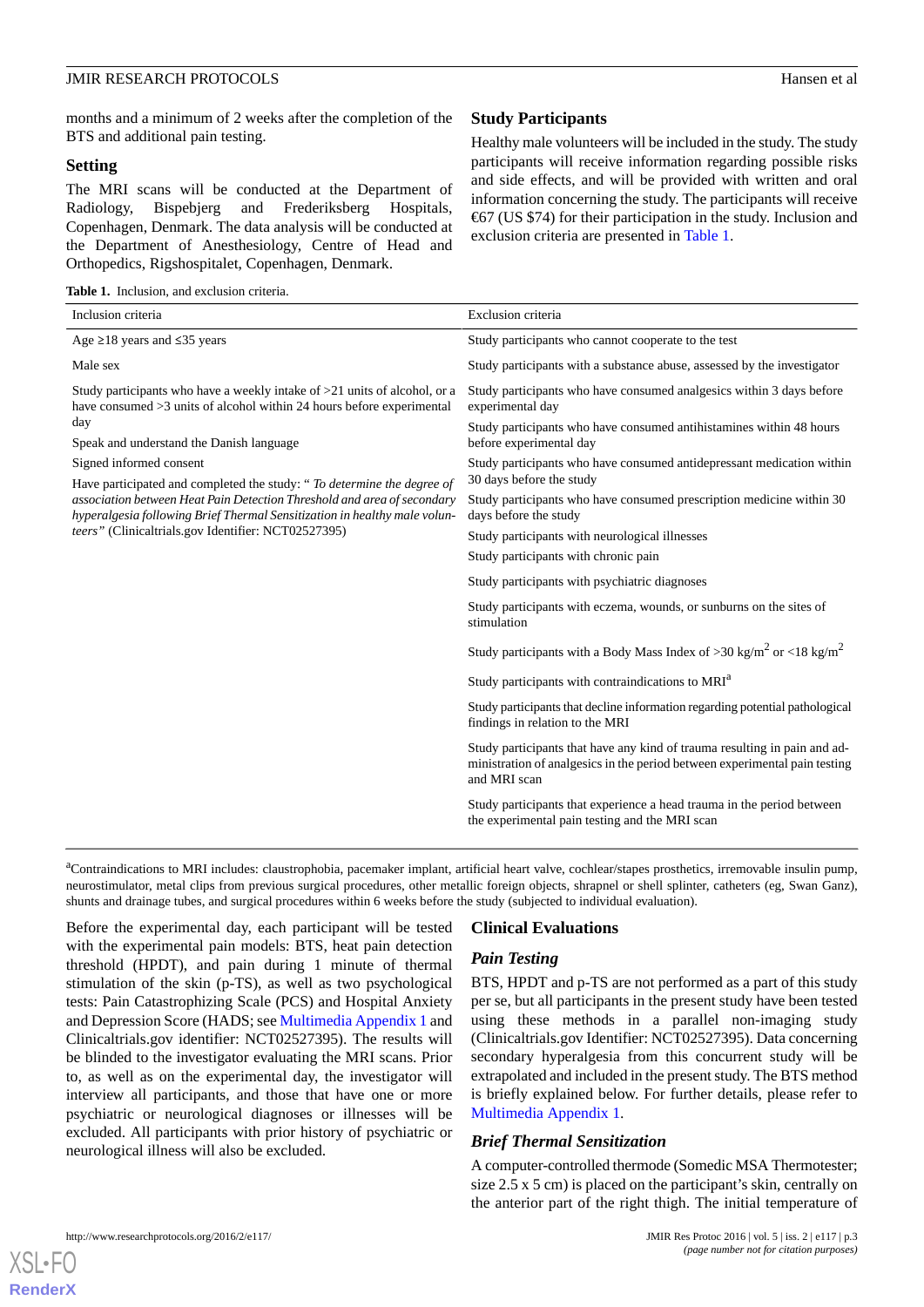the thermode is 32°C, and the temperature is increased 1°C/second until it reaches 45°C. The temperature of the thermode remains a constant 45°C for 3 minutes, and while the thermode still has contact with the skin, the assessment of secondary hyperalgesia is conducted. The assessment of secondary hyperalgesia takes approximately 1-2 minutes, with a maximum duration of heat stimulation of 5 minutes.

#### *Assessment of Secondary Hyperalgesia*

The area of secondary hyperalgesia is quantified after stimulation with a 19G monofilament (von Frey hair) in 4 linear paths arranged in 90° around the center of stimulation. Stimulation will begin 15 cm from the center of stimulation and advance in steps of 5 mm with 1 second intervals towards the center of stimulation. When the participant states a clear change in sensation (ie, intense pricking, burning, tenderness) the place will be marked with a felt pen and the transverse and longitudinal axes will be measured for later area calculation.

#### *MRI Scans*

The MRI scans will be performed with a Siemens MAGNETOM Verio 3-tesla, with b17 software, and a 32-channel head coil. The specific MRI sequence and settings are detailed in [Multimedia Appendix 2.](#page-7-13)

## *Anatomical MRI Scans*

T1-weighted images are recorded in order to construct detailed anatomical images of the brain. These images will be used to perform morphometry/volumetric analysis of cortical and subcortical structures in order to determine possible differences in the study population. To look for potentially confounding structural lesions and perfusion asymmetry, T2-weighted, T2-FLAIR, diffusion weighted imaging, gradient echo, and arterial spin labeling will also be performed as part of the imaging protocol [\(Figure 1\)](#page-3-0).

<span id="page-3-0"></span>**Figure 1.** Schematic presentation of experimental day. Abbreviations: MRI, Magnetic Resonance Imaging; fMRI, Functional Magnetic Resonance Imaging.



#### *Diffusion Tensor Imaging*

Diffusion tensor imaging (DTI) is sensitive to the diffusion of water molecules. The net-diffusion of water molecules roughly occurs along the direction of the axons; hence, DTI can be utilized to perform white matter tractography (neuronal connections of the brain), or to detect changes in the white matter by using Tract-Based Spatial Statistics.

#### *Resting State Imaging*

In rs-fMRI the intrinsic connectivity networks of the brain are mapped by indirectly measuring so-called *spontaneous brain activity*. Rs-fMRI measures spontaneous changes in blood-oxygenation-level-dependent signal by detecting concomitant changes in magnetization that accompanies regional changes in brain blood flow.

#### *Other Scans*

As a supplement to the previously mentioned MRI scans, it is necessary to perform a number of technical MRI scans as well (ie, B0 field maps). These supplementary scans are necessary and important for later data analyses, and will not result in any further discomfort for the participants. For schematic presentation of the general procedure and the MRI scan sequence on the experimental day, please refer to [Figure 1.](#page-3-0)

Participants will be informed that they must stay awake during the MRI scan period, and if they fall asleep they are obliged to inform the investigator. Participants that fall asleep during the MRI scan period will be excluded from the study.

#### **Outcomes**

#### *Primary Outcome*

We aim to investigate the association between the volume of the left and right caudate nuclei and the size of the area of secondary hyperalgesia induced by brief thermal sensitization.

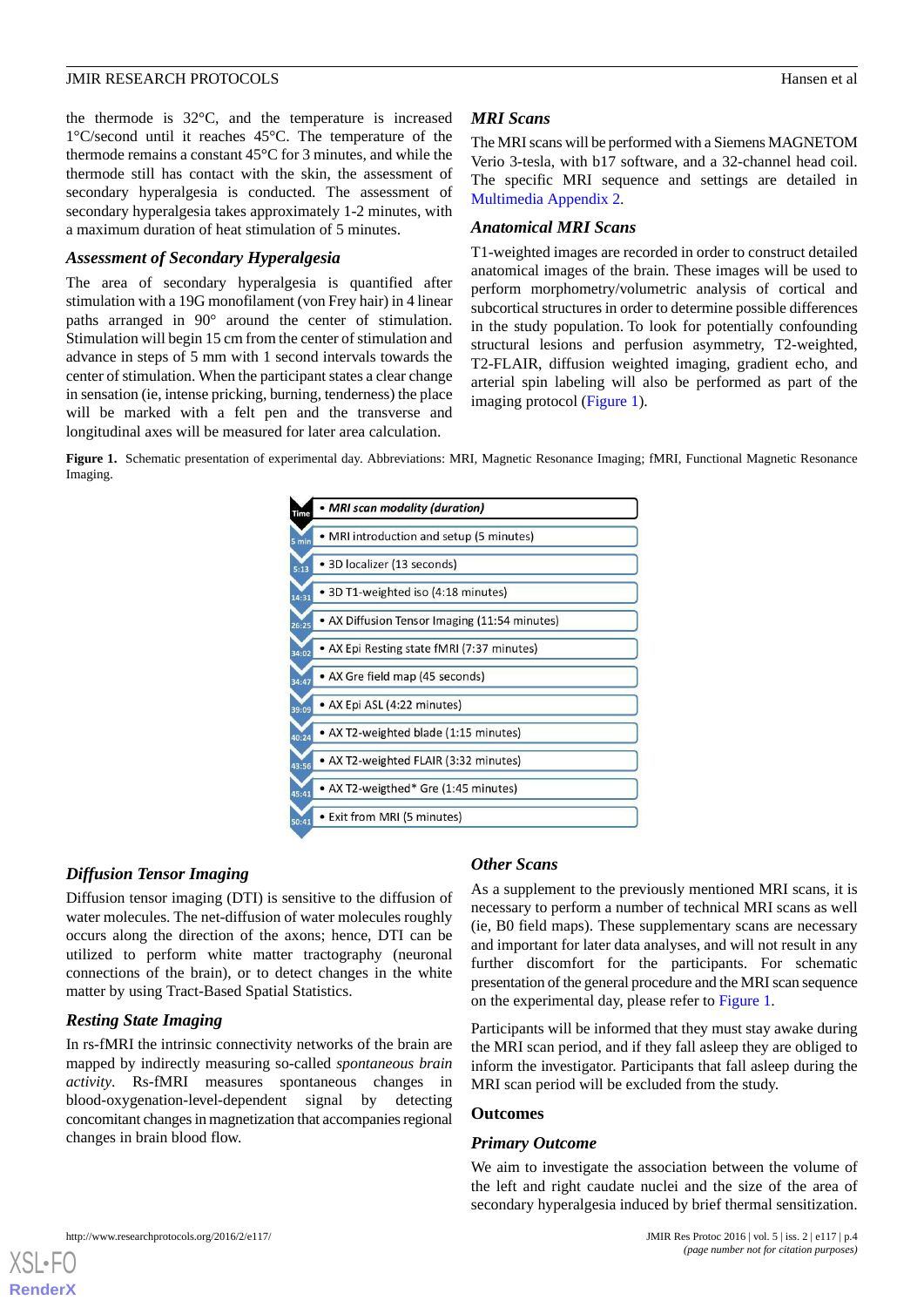The association will be expressed in adjusted and non-adjusted  $R<sup>2</sup>$  and prediction intervals for the area of secondary hyperalgesia, given fixed values of the caudate nucleus'volume.

#### *Secondary Outcomes*

We aim to investigate the association between cortical and subcortical brain areas relevant for pain processing and the area of secondary hyperalgesia (primary somatosensory cortex, anterior- and mid-cingulate cortex, basal ganglia [putamen, accumbens nucleus, and globus pallidus], insula, and the cerebellum [[12,](#page-7-9)[42](#page-9-2)]). We will also use diffusion tensor imaging to investigate the association between the area of secondary hyperalgesia and white matter microstructure using tract based spatial statistics (TBSS) [\[43](#page-9-3)], and determine the connections between the pain-related areas, as specified previously using white-matter tractography.

## *Exploratory Outcomes*

We will investigate the association between the volume of the left and right caudate nuclei and the following six parameters: (1) HPDT score, (2) p-TS max, (3) p-TS visual analog scale-area under the curve (VAS-AUC), and (4) the score of PCS-total, PCS-subscores, HADS-total, and HADS-subscores. When comparing healthy volunteers with a large (upper quartile) versus small (lower quartile) area of secondary hyperalgesia following BTS, we plan to investigate (5a) structural differences (volume) and the association with the size of the area of secondary hyperalgesia, (5b) differences in the association between area of secondary hyperalgesia and regions of interest extracted from TBSS, and (5c) differences in white matter microstructure in connections between pre specified pain related areas by white-matter tractography. In addition, we will examine (6) differences in resting state networks measured by rs-fMRI using independent component analysis (ICA; dual regression method).

## **Hypothesis**

The area of secondary hyperalgesia and the volume of the caudate nuclei are associated, with an inverse correlation (ie, a large area of secondary hyperalgesia is associated with a small volume of the caudate nuclei).

## **Sample Size Estimation**

Based on results from a previous study [[11\]](#page-7-8), sample size calculations are based on a Z-test of the Fisher transformed Pearson correlation. With a true correlation of r=-0.4 between the area of secondary hyperalgesia and the caudate nuclei, and a significance level of 2.5% to 5% according to the single step method (refer to *Statistical Significance*), a sample size of 52 is needed to obtain a power of 0.80 ( $β=0.20$ ).

## **Data Analysis Plan**

## *T1-Weighted 3D Anatomical Images*

Anatomical images will be pre-processed using the FreeSurfer imaging analysis suite version 5.3. FreeSurfer is a semi-automatic software package that performs volumetric segmentation of cortical and subcortical structures [[44-](#page-9-4)[46\]](#page-9-5). All volumes will be adjusted for total intracranial volume, and will result in volume estimates  $(nm<sup>3</sup>)$ . This analysis is performed

 $XS$ -FO **[RenderX](http://www.renderx.com/)**

to avoid possible confounding results due to differential head-size between participants. The size of the area of secondary hyperalgesia will be blinded until completion of the T1-weighted 3D anatomical image analyses.

## *Diffusion Tensor Imaging*

Diffusion-weighted images will be pre-processed using the Functional Magnetic Resonance Imaging Brain Software Library (FSL) software package version 5.0. This analysis includes corrections of potential head movement and inspection of image quality. The resulting data will then be processed via dtifit and tract-based spatial statistic. The re-aligned images will then be fed into bedpostx for local modelling of diffusion parameters. Using bedpostx in conjunction with TBSS allows for the modelling of crossing fibers. The re-aligned images will be fed into probtrackx2 for tractography between the anatomical areas mentioned above.

## *Resting-State Functional Magnetic Resonance Imaging*

Rs-fMRI scans will be analyzed using FSL MELODIC. Pre-processing steps will include spatial smoothing, motion correction, high pass filtering, and brain extraction. In the pre-processing steps we will apply ICA using predefined (no less than 60) ICA's without automatic dimension detection. Rs-fMRI scans will be co-registered initially to the individual T1-weighted 3D anatomical scans (after neutral flipping and brain extraction), and subsequently to the Montreal Neurological Institute (MNI)-152 brain atlas using non-linear registration. A full quality assurance will be performed consisting of inspection of head movement  $\langle 3 \rangle$  mm and  $\langle 3 \rangle$  degrees), acceptable co-registration, and inspection of image quality.

Rs-fMRI data will be analysed using a model-free ICA and the dual regression method, as described by Abou-Elseoud et al [[47\]](#page-9-6), to determine differences in network connectivities with the whole brain. Standard, published brain networks in healthy participants will be used to identify the different networks using publicly available datasets from the Oxford FSL Group publication [\[48](#page-9-7)]. Once we have run an ICA analysis, the resulting components will be spatially cross-correlated with Oxford's templates to identify those that better match the canonical networks described in the Oxford FSL Group publication [\[48](#page-9-7)].

Noise reduction will be performed manually. Randomized command with 10.000 random computations will be performed with a design matrix consisting of the unpaired t-tests (predefined high responders vs. low responders, and repeated with area of secondary hyperalgesia as co-variate). Results will be displayed upon the MNI-152 normal brain atlas after dimension change as *P*<0.05 after correction for multiple comparisons. Activated areas will be identified semi-automatically.

#### **Statistical Analyses**

#### *Statistical Analysis of Primary Outcome*

The estimates of the volumes, from the T1-weighted 3D anatomical scans of the caudate nuclei  $(mm<sup>3</sup>)$ , will be exported to a spreadsheet for regression analysis to assess the association between volume of caudate nuclei and secondary hyperalgesia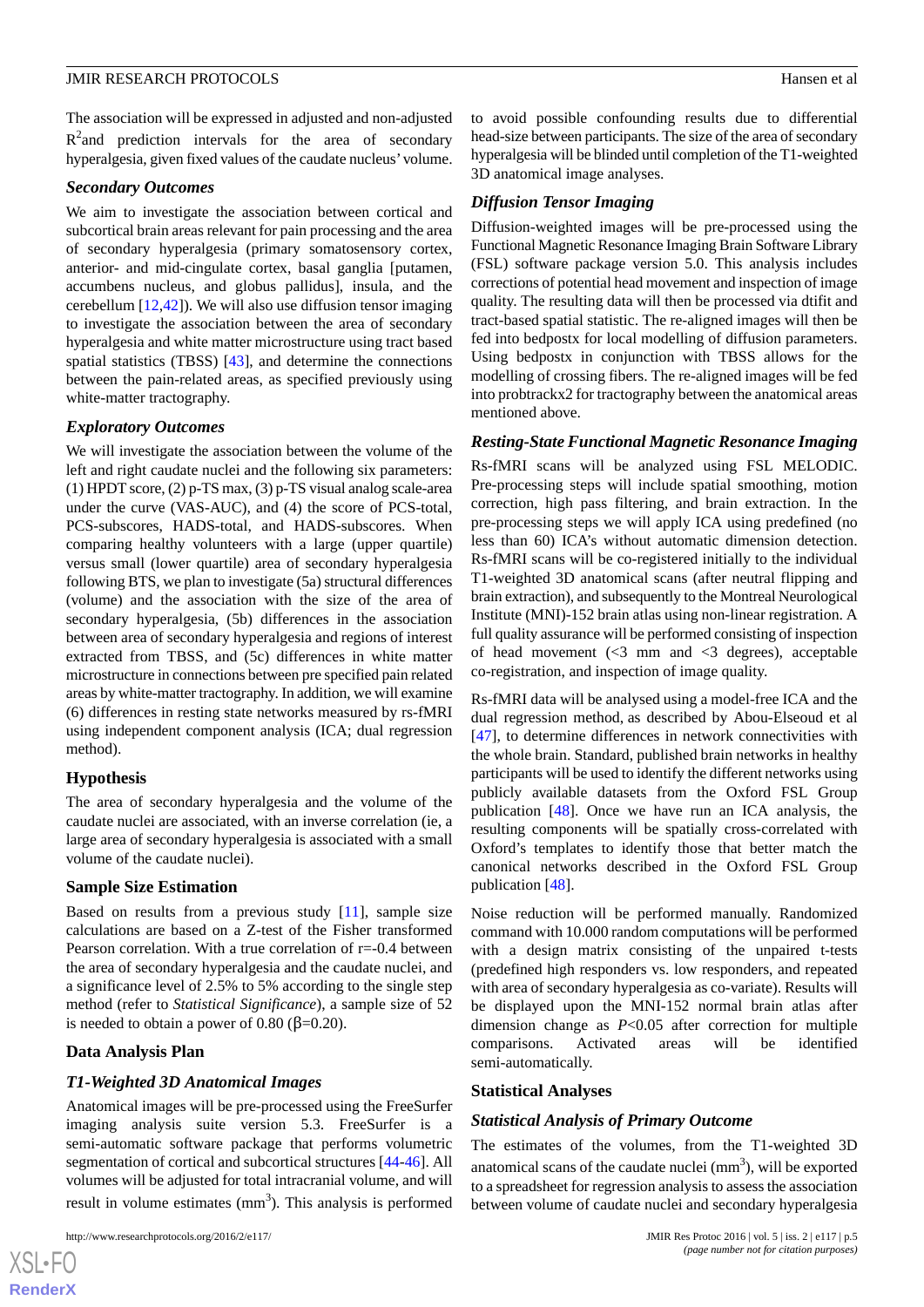areas. The association of the volume of the left and right caudate nuclei and the area of secondary hyperalgesia will be investigated by linear regression of the estimated best linear unbiased predictors (EBLUPS) on the individual volumes of the left and right caudate nuclei. The ability of the volume of caudate nuclei to predict individual variation in the area of secondary hyperalgesia will be investigated by linear regression on the EBLUPS as a function of the individual volumes of the caudate nuclei.

Significance of the caudate nuclei as a predictor will be assessed by analysis of variance (ANOVA) methods and the predictive ability will be quantified by summary of prediction error, including 95% prediction interval for the prediction of the size of the area of secondary hyperalgesia. Relevant examples will be presented illustrating how accurately the volume of the caudate nuclei predicts the area of secondary hyperalgesia in the individual participants or vice versa. The association will be expressed in  $R^2$  and prediction intervals for the area of secondary hyperalgesia given fixed values of the caudate nucleus' volume. All analyses of structural MRI data (both in the primary, secondary, and exploratory outcomes) will be adjusted for age.

## *Statistical Analysis of Secondary Outcome #1*

From the T1-weighted 3D anatomical scans, volume estimates of the cortical and subcortical brain areas relevant for pain processing  $(mm^2, mm^3)$  will be exported to a spreadsheet for regression analysis to assess the association between volume of the relevant areas for pain processing and areas of secondary hyperalgesia. The association of the volume of areas relevant for pain processing and the area of secondary hyperalgesia will be investigated by linear regression of the EBLUPS in relation to the volumes of individual areas relevant for pain processing. The association will be expressed in  $R^2$  and prediction intervals for the area of secondary hyperalgesia given fixed values of the volume of the relevant brain areas for pain processing.

Significance of the predictor will be assessed by ANOVA methods and in cases of significance the predictive ability will be quantified by summary of prediction error, including 95% prediction interval. Relevant examples will be presented illustrating how accurately the volume of the individual areas relevant for pain processing predicts the area of secondary hyperalgesia in individual participants, or vice versa. The association will be expressed in  $R^2$  and prediction intervals for the area of secondary hyperalgesia given fixed values of the caudate nucleus' volume.

## *Statistical Analysis of Secondary Outcome #2*

The exact values of white matter structure expressed as the diffusion coefficient (Fractional Anisotropy value) of the relevant pain related areas will be extracted, and separate statistical analyses will be performed. To test the association between the white matter microstructure extracted following analysis using TBSS/DTI and the area of secondary hyperalgesia, individual measures computed from the TBSS and DTI will be investigated by linear regression.

## *Statistical Analysis of Exploratory Associations #1-4*

From the T1-weighted 3D anatomical scans, volume estimates of the caudate nuclei  $(mm<sup>3</sup>)$  will be exported to a spreadsheet for regression analysis to assess the association between volume of caudate nucleus and the score of HPDT, p-TS-max, p-TS VAS-AUC, PCS, and HADS respectively. The association of the volume of the right and left caudate nucleus and HPDT, p-TS-max, p-TS VAS-AUC, PCS and HADS will be investigated by linear regression of the EBLUPS in relation to the volume of caudate nucleus.

Significance of the ability of the caudate nucleus' volume as a predictor will be assessed by ANOVA methods. The ability of the caudate nucleus' volume to predict individual variations in HPDT, p-TS-max, p-TS VAS-AUC, PCS, and HADS will be investigated by linear regression on the EBLUPS of the individual volumes of the caudate nucleus. Significance of the caudate nucleus as a predictor will be assessed by ANOVA methods and in case of significance, the predictive ability will be quantified by summary of prediction error, including 95% prediction interval. Relevant examples will be presented illustrating how accurately the volume of the caudate nucleus predicts HPDT, p-TS-max, p-TS VAS-AUC, PCS, and HADS in individual participants, or vice versa.

#### *Statistical Analysis of Exploratory Associations #5-6:*

Quantile-quantile plots and Shapiro Wilk's test will be applied in assessment of normal distribution. If data are not normally distributed, Mann-Whitney U-test will be applied. If data are normally distributed, unpaired t-tests will be applied to investigate structural differences in brain volume, differences in white matter, and differences in rs-fMRI between the groups. To investigate potential differences in rs-fMRI, correction for multiple comparisons will be conducted by the MRI software using False-Discovery-Rate. Values of secondary hyperalgesia areas will be entered into the FSL-software, and a t-test will be performed.

#### **Missing Data**

For all analyses, an intention-to-test analysis will be performed including all subjects that participated in the experimental day. Analyses will be based on all observed data. In case of missing data exceeding 5%, and indication of violation of *missing completely at random* by a statistically significant Littles test, a sensitivity analysis based on an appropriate model for *missing data at random* or *missing data not at random* will be performed.

#### **Statistical Significance**

Earlier studies have demonstrated that the volumes of the right and left hemispheric caudate nuclei are associated with one another [\[11](#page-7-8)]. To preserve a family-wise error rate of 5% for the two co-primary outcomes of associations between the right and left caudate nuclei and the area of secondary hyperalgesia, we will adjust for multiple comparisons of the co-primary outcomes. The two *P*-values will be evaluated at a significance level between 2.5% and 5% according to the single step method. For this method the significance level is determined by the correlation between the two resulting test statistics. If they are

 $XS$ -FO **[RenderX](http://www.renderx.com/)**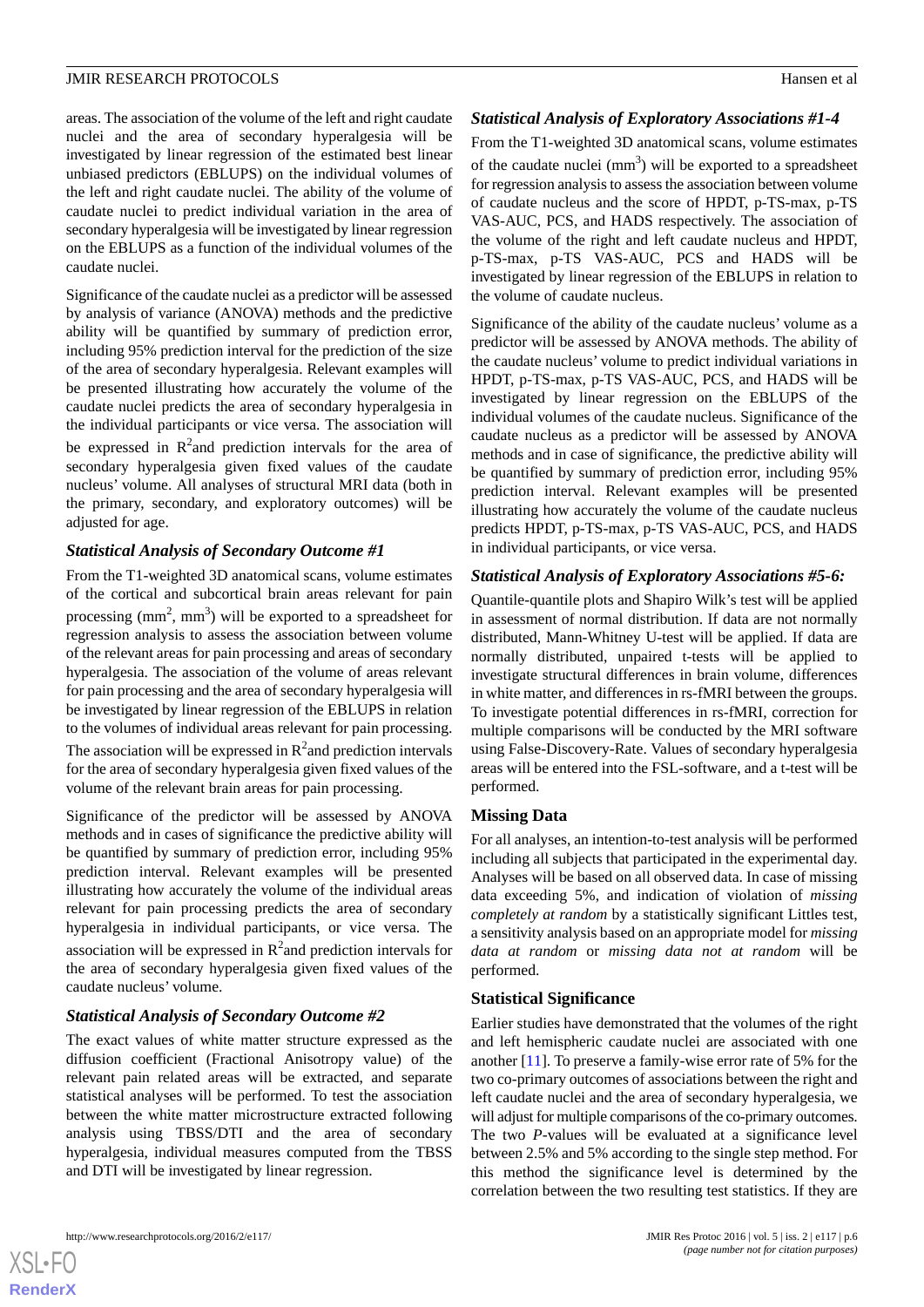perfectly correlated the result will be 0.05, whereas if they are independent it will be 0.025.

*P*-values in the secondary and exploratory outcomes are evaluated at a 5% significance level, and to adjust for multiple comparisons, *P*-values are adjusted by means of single-step correction [[49\]](#page-9-8). In the analysis of rs-fMRI data, the software's standard methods and False-Discovery-Rate will be applied for correction for multiple comparisons.

#### **Software**

All statistical analyses not computed by the standard MRI software will be generated using the open source statistical programming environment R (R Foundation for Statistical Computing, Vienna, Austria).

## *Discussion*

We plan to investigate the association between experimental pain testing parameters and the volume, connectivity, and resting state activity of pain-relevant structures in the brain. We have designed this study to investigate basic pain physiology in healthy pain-free individuals, and we aim to investigate if any basic characteristics in the pain-free individual predict experimental pain responses. Current knowledge of basic pain physiology in humans is still sparse, and in order to compensate for the many factors that can affect pain responses, we have chosen to include a very homogenous population, consisting of healthy male volunteers between the ages of 18 and 35. The strict inclusion criteria diminish the influence of factors related to differences in the brain's structure and function (eg, sex, age). Thus, this study aims to investigate aspects of basic pain physiology in healthy male individuals, and relevant caution should be taken when applying the results in a more heterogeneous population.

Our hypothesis, as well as our sample size estimation, are based upon previous results from Asghar et al [\[11](#page-7-8)]. Moreover, we wish to investigate if the volume of the caudate nuclei is associated with the size of the secondary hyperalgesia areas, indicating that this structure may be involved in the processes of central sensitization. Decreased volumes of the caudate nuclei have been demonstrated in a wide array of chronic pain patients, suggesting that these patients have a decreased ability to suppress and modulate pain stimuli [[15](#page-7-11)[,16](#page-8-10),[20](#page-8-5)[-23](#page-8-8),[25\]](#page-8-9). With this study we plan to investigate if healthy participants with low volumes of caudate nuclei have a higher degree of central sensitization, and thus may be at a higher risk of developing chronic pain conditions.

The results of this study may also be informative for future studies and trials in the clinical setting, where pain remains a serious problem for postoperative patients. Knowledge of predictive factors and baseline pain dispositions in patients awaiting surgery may improve the design of trials on postoperative pain interventions, and improve our knowledge of the mechanisms responsible for the development of acute and chronic pain.

## **Ethics**

MRI uses a strong magnetic field and, unlike other imaging modalities, does not use radiation. MRI is non-invasive and has no known side effects. Due to the strong magnetic field, persons in the MRI room are not allowed to wear any metallic objects, and study participants will be informed of this prior to the MRI scans. Special MRI-compatible equipment will be used to monitor the participants inside the MRI scanner. Study participants will wear ear plugs and/or ear protection to avoid noise disturbances from the MRI scans, and will be equipped with an alarm call button in case of emergency.

A consultant radiologist will review all MRI scans. In the rare case of pathological findings, the radiology department at Bispebjerg and Frederiksberg Hospital has instructions for further treatment procedures. Briefly, the participant will be informed of the possible pathological findings and the participant will be scheduled for further radiological testing and referred to a specialist in neurology. Prior to inclusion in the study, participants will be informed of this procedure. If the participants do not wish to be informed of potential pathological findings, we reserve the right to exclude them before commencement of the MRI scan.

Likewise, the experimental pain testing conducted in the parallel study (Clinicaltrials.gov identifier: NCT02527395) do not cause damage to the skin or have any other long-term adverse effects. In rare cases, changes comparable with a first degree sunburn may appear. This study will be conducted in accordance with the principles of the Declaration of Helsinki. The protocol is approved by the local Danish Research Ethics Committees (identifier: H-15010473), and the Danish Data Protection Agency (identifier: RH-2015-149). This study is also reported on the international database (clinicaltrials.gov identifier: NCT02567318).

Informed written consent will be received from all volunteers before inclusion in the trial. Relevant provisions of the Research Ethics Committee regarding informed consent will be followed. Negative, positive, conclusive, and inconclusive test results will be published. We aim to publish the results in two separate publications, the first of which will report the primary and secondary outcomes, and the exploratory outcomes 1-4, and the second publication will report the exploratory outcomes 5 and 6.

## **Acknowledgments**

This work was supported by grants from the Augustinus foundation, Toyota Fonden – Denmark, DASAIM pain research award, and the Aase and Ejnar Danielsen's foundation. The funders had no role in the conception or design of the study, or on the decision to publish the results.

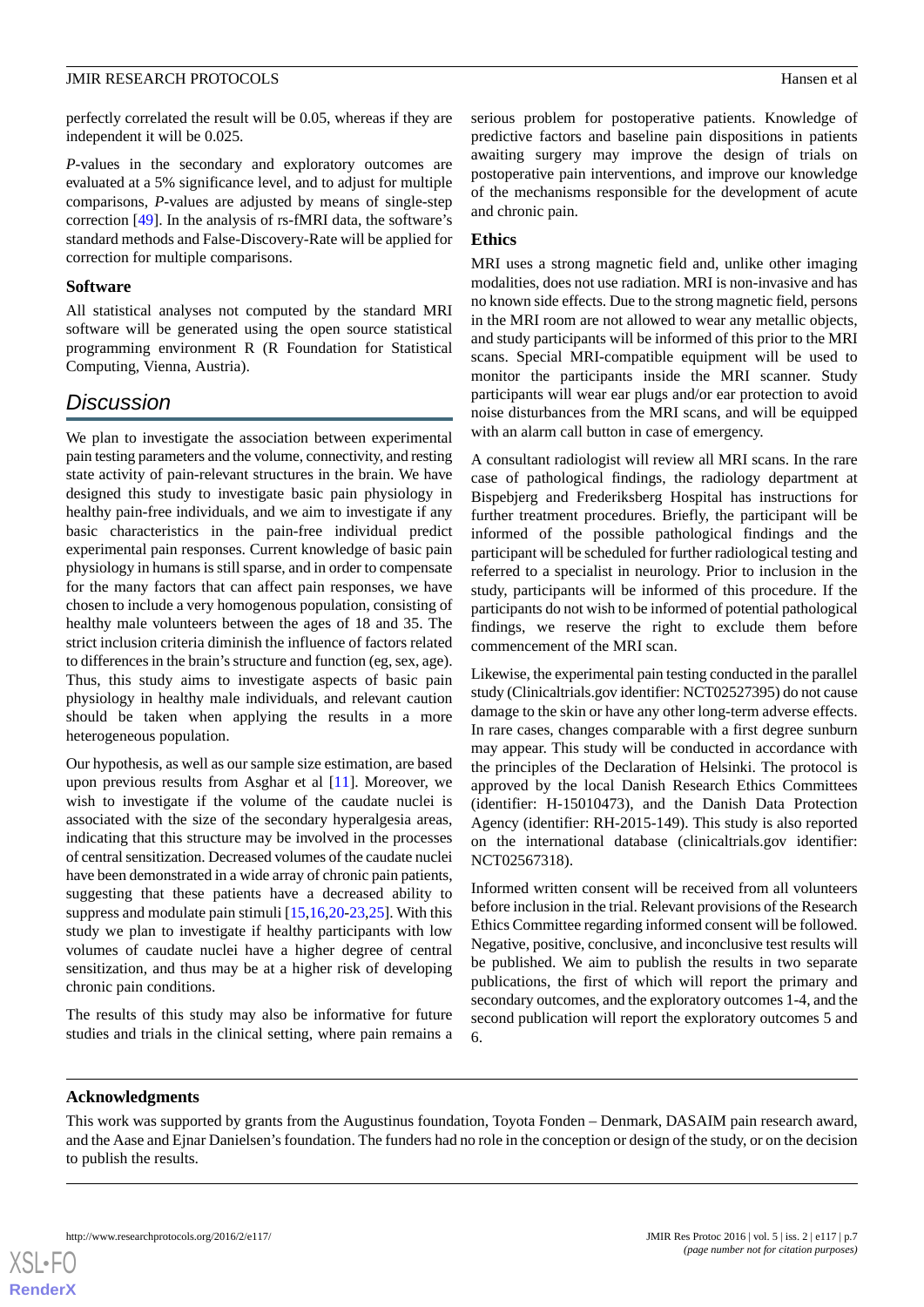## **Authors' Contributions**

MSH contributed to the conception and design of the study, and manuscript writing. JBD, MSA, and JW contributed to the conception and the design of the study, and critical revision of the manuscript. CBP contributed to the design of the study, with emphasis on the statistical and sample size analyses, and critical revision of the manuscript. JM contributed to the conception and the design of the study, with emphasis on the MRI data processing, and critical revision of the manuscript. AC, JDN, MB and IH contributed to the conception and the design of the study with emphasis on the MRI theory and sequence, and critical revision of the manuscript. LB contributed to the conception and the design of the study with emphasis on the MRI theory, and critical revision of the manuscript. All authors have read and approved the final manuscript. We wish to thank the staff of the department of Radiology, Bispebjerg and Frederiksberg Hospital, for support in obtaining the MRI scans.

## **Conflicts of Interest**

<span id="page-7-12"></span>None declared.

## **Multimedia Appendix 1**

Other tests and evaluations.

<span id="page-7-13"></span>[[PDF File \(Adobe PDF File\), 48KB](http://www.researchprotocols.org/article/downloadSuppFile/5680/34167) - [resprot\\_v5i2e117\\_app1.pdf](http://www.researchprotocols.org/article/downloadSuppFile/5680/34167) ]

## **Multimedia Appendix 2**

MRI-sequence.

<span id="page-7-0"></span>[[PDF File \(Adobe PDF File\), 31KB](http://www.researchprotocols.org/article/downloadSuppFile/5680/34166) - [resprot\\_v5i2e117\\_app2.pdf](http://www.researchprotocols.org/article/downloadSuppFile/5680/34166) ]

#### <span id="page-7-1"></span>**References**

- <span id="page-7-2"></span>1. Latremoliere A, Woolf CJ. Central sensitization: a generator of pain hypersensitivity by central neural plasticity. J Pain 2009 Sep;10(9):895-926 [\[FREE Full text\]](http://europepmc.org/abstract/MED/19712899) [doi: [10.1016/j.jpain.2009.06.012](http://dx.doi.org/10.1016/j.jpain.2009.06.012)] [Medline: [19712899\]](http://www.ncbi.nlm.nih.gov/entrez/query.fcgi?cmd=Retrieve&db=PubMed&list_uids=19712899&dopt=Abstract)
- 2. Naert AL, Kehlet H, Kupers R. Characterization of a novel model of tonic heat pain stimulation in healthy volunteers. Pain 2008 Aug 15;138(1):163-171. [doi: [10.1016/j.pain.2007.11.018\]](http://dx.doi.org/10.1016/j.pain.2007.11.018) [Medline: [18207325\]](http://www.ncbi.nlm.nih.gov/entrez/query.fcgi?cmd=Retrieve&db=PubMed&list_uids=18207325&dopt=Abstract)
- <span id="page-7-3"></span>3. Woolf CJ. Central sensitization: implications for the diagnosis and treatment of pain. Pain 2011 Mar;152(3 Suppl):S2-15 [[FREE Full text](http://europepmc.org/abstract/MED/20961685)] [doi: [10.1016/j.pain.2010.09.030\]](http://dx.doi.org/10.1016/j.pain.2010.09.030) [Medline: [20961685\]](http://www.ncbi.nlm.nih.gov/entrez/query.fcgi?cmd=Retrieve&db=PubMed&list_uids=20961685&dopt=Abstract)
- <span id="page-7-4"></span>4. Ziegler EA, Magerl W, Meyer RA, Treede RD. Secondary hyperalgesia to punctate mechanical stimuli. Central sensitization to A-fibre nociceptor input. Brain 1999 Dec;122 ( Pt 12):2245-2257 [\[FREE Full text\]](http://brain.oxfordjournals.org/cgi/pmidlookup?view=long&pmid=10581220) [Medline: [10581220](http://www.ncbi.nlm.nih.gov/entrez/query.fcgi?cmd=Retrieve&db=PubMed&list_uids=10581220&dopt=Abstract)]
- <span id="page-7-5"></span>5. Treede R. Chapter 1 pain and hyperalgesia: definitions and theories. Handb Clin Neurol 2006;81:3-10. [doi: [10.1016/S0072-9752\(06\)80005-9\]](http://dx.doi.org/10.1016/S0072-9752(06)80005-9) [Medline: [18808823](http://www.ncbi.nlm.nih.gov/entrez/query.fcgi?cmd=Retrieve&db=PubMed&list_uids=18808823&dopt=Abstract)]
- <span id="page-7-6"></span>6. Petersen KL, Rowbotham MC. A new human experimental pain model: the heat/capsaicin sensitization model. Neuroreport 1999 May 14;10(7):1511-1516. [Medline: [10380972](http://www.ncbi.nlm.nih.gov/entrez/query.fcgi?cmd=Retrieve&db=PubMed&list_uids=10380972&dopt=Abstract)]
- 7. Staahl C, Olesen A, Andresen T, Arendt-Nielsen L, Drewes A. Assessing efficacy of non-opioid analgesics in experimental pain models in healthy volunteers: an updated review. Br J Clin Pharmacol 2009 Sep;68(3):322-341 [\[FREE Full text](http://dx.doi.org/10.1111/j.1365-2125.2009.03433.x)] [doi: [10.1111/j.1365-2125.2009.03433.x\]](http://dx.doi.org/10.1111/j.1365-2125.2009.03433.x) [Medline: [19740390\]](http://www.ncbi.nlm.nih.gov/entrez/query.fcgi?cmd=Retrieve&db=PubMed&list_uids=19740390&dopt=Abstract)
- <span id="page-7-7"></span>8. Dirks J, Petersen K, Dahl J. The heat/capsaicin sensitization model: a methodologic study. J Pain 2003 Apr;4(3):122-128. [Medline: [14622709](http://www.ncbi.nlm.nih.gov/entrez/query.fcgi?cmd=Retrieve&db=PubMed&list_uids=14622709&dopt=Abstract)]
- <span id="page-7-8"></span>9. Mathiesen O, Imbimbo BP, Hilsted KL, Fabbri L, Dahl JB. CHF3381, a N-methyl-D-aspartate receptor antagonist and monoamine oxidase-A inhibitor, attenuates secondary hyperalgesia in a human pain model. J Pain 2006 Aug;7(8):565-574. [doi: <u>10.1016/j.jpain.2006.02.004</u>] [Medline: [16885013\]](http://www.ncbi.nlm.nih.gov/entrez/query.fcgi?cmd=Retrieve&db=PubMed&list_uids=16885013&dopt=Abstract)
- <span id="page-7-9"></span>10. Werner MU, Petersen KL, Rowbotham MC, Dahl JB. Healthy volunteers can be phenotyped using cutaneous sensitization pain models. PLoS One 2013 May;8(5):e62733 [\[FREE Full text](http://dx.plos.org/10.1371/journal.pone.0062733)] [doi: [10.1371/journal.pone.0062733\]](http://dx.doi.org/10.1371/journal.pone.0062733) [Medline: [23671631\]](http://www.ncbi.nlm.nih.gov/entrez/query.fcgi?cmd=Retrieve&db=PubMed&list_uids=23671631&dopt=Abstract)
- <span id="page-7-10"></span>11. Asghar MS, Pereira MP, Werner MU, Mårtensson J, Larsson HB, Dahl JB. Secondary hyperalgesia phenotypes exhibit differences in brain activation during noxious stimulation. PLoS One 2015;10(1):e0114840 [\[FREE Full text\]](http://dx.plos.org/10.1371/journal.pone.0114840) [doi: [10.1371/journal.pone.0114840\]](http://dx.doi.org/10.1371/journal.pone.0114840) [Medline: [25615578](http://www.ncbi.nlm.nih.gov/entrez/query.fcgi?cmd=Retrieve&db=PubMed&list_uids=25615578&dopt=Abstract)]
- <span id="page-7-11"></span>12. Borsook D, Upadhyay J, Chudler EH, Becerra L. A key role of the basal ganglia in pain and analgesia--insights gained through human functional imaging. Mol Pain 2010;6:27 [\[FREE Full text\]](http://europepmc.org/abstract/MED/20465845) [doi: [10.1186/1744-8069-6-27](http://dx.doi.org/10.1186/1744-8069-6-27)] [Medline: [20465845](http://www.ncbi.nlm.nih.gov/entrez/query.fcgi?cmd=Retrieve&db=PubMed&list_uids=20465845&dopt=Abstract)]
- 13. Barker RA. The basal ganglia and pain. Int J Neurosci 1988 Jul;41(1-2):29-34. [Medline: [3045040\]](http://www.ncbi.nlm.nih.gov/entrez/query.fcgi?cmd=Retrieve&db=PubMed&list_uids=3045040&dopt=Abstract)
- 14. Chudler EH, Dong WK. The role of the basal ganglia in nociception and pain. Pain 1995 Jan;60(1):3-38. [Medline: [7715939\]](http://www.ncbi.nlm.nih.gov/entrez/query.fcgi?cmd=Retrieve&db=PubMed&list_uids=7715939&dopt=Abstract)
- 15. Absinta M, Rocca MA, Colombo B, Falini A, Comi G, Filippi M. Selective decreased grey matter volume of the pain-matrix network in cluster headache. Cephalalgia 2012 Jan;32(2):109-115. [doi: [10.1177/0333102411431334\]](http://dx.doi.org/10.1177/0333102411431334) [Medline: [22174349\]](http://www.ncbi.nlm.nih.gov/entrez/query.fcgi?cmd=Retrieve&db=PubMed&list_uids=22174349&dopt=Abstract)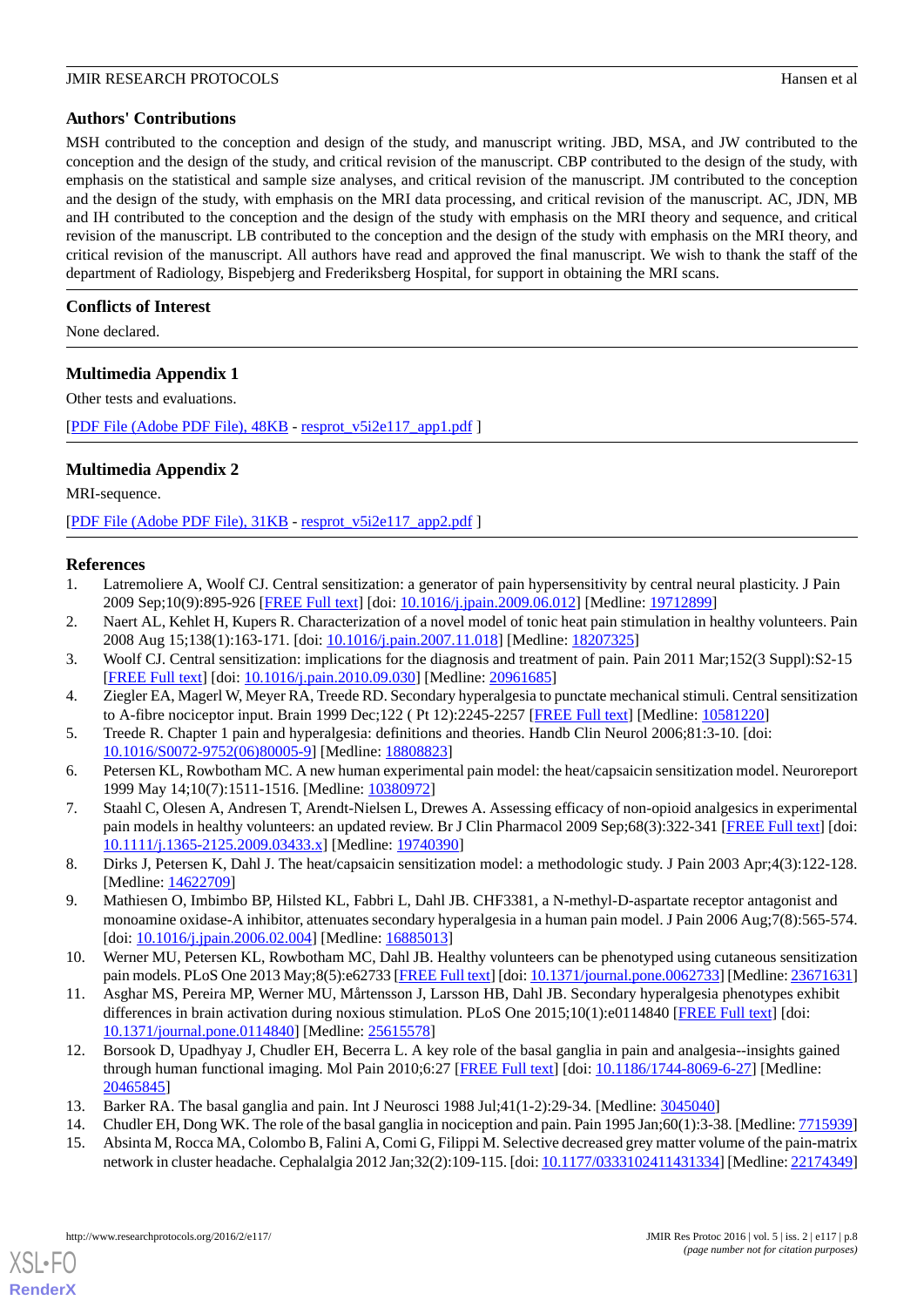- <span id="page-8-10"></span>16. de Lange FP, Kalkman JS, Bleijenberg G, Hagoort P, van der Werf SP, van der Meer JW, et al. Neural correlates of the chronic fatigue syndrome--an fMRI study. Brain 2004 Sep;127(Pt 9):1948-1957 [[FREE Full text](http://brain.oxfordjournals.org/cgi/pmidlookup?view=long&pmid=15240435)] [doi: [10.1093/brain/awh225\]](http://dx.doi.org/10.1093/brain/awh225) [Medline: [15240435](http://www.ncbi.nlm.nih.gov/entrez/query.fcgi?cmd=Retrieve&db=PubMed&list_uids=15240435&dopt=Abstract)]
- 17. Freund W, Klug R, Weber F, Stuber G, Schmitz B, Wunderlich AP. Perception and suppression of thermally induced pain: a fMRI study. Somatosens Mot Res 2009 Mar;26(1):1-10. [doi: [10.1080/08990220902738243](http://dx.doi.org/10.1080/08990220902738243)] [Medline: [19283551](http://www.ncbi.nlm.nih.gov/entrez/query.fcgi?cmd=Retrieve&db=PubMed&list_uids=19283551&dopt=Abstract)]
- 18. Freund W, Stuber G, Wunderlich AP, Schmitz B. Cortical correlates of perception and suppression of electrically induced pain. Somatosens Mot Res 2007 Dec;24(4):203-212. [doi: [10.1080/08990220701723636\]](http://dx.doi.org/10.1080/08990220701723636) [Medline: [18097993](http://www.ncbi.nlm.nih.gov/entrez/query.fcgi?cmd=Retrieve&db=PubMed&list_uids=18097993&dopt=Abstract)]
- <span id="page-8-5"></span>19. Gracely RH, Petzke F, Wolf JM, Clauw DJ. Functional magnetic resonance imaging evidence of augmented pain processing in fibromyalgia. Arthritis Rheum 2002 May;46(5):1333-1343 [[FREE Full text\]](http://dx.doi.org/10.1002/art.10225) [doi: [10.1002/art.10225\]](http://dx.doi.org/10.1002/art.10225) [Medline: [12115241\]](http://www.ncbi.nlm.nih.gov/entrez/query.fcgi?cmd=Retrieve&db=PubMed&list_uids=12115241&dopt=Abstract)
- <span id="page-8-7"></span>20. Li M, Yan J, Li S, Wang T, Zhan W, Wen H, et al. Reduced volume of gray matter in patients with trigeminal neuralgia. Brain Imaging Behav 2016 Feb 22. [doi: [10.1007/s11682-016-9529-2\]](http://dx.doi.org/10.1007/s11682-016-9529-2) [Medline: [26899433](http://www.ncbi.nlm.nih.gov/entrez/query.fcgi?cmd=Retrieve&db=PubMed&list_uids=26899433&dopt=Abstract)]
- <span id="page-8-6"></span>21. Luchtmann M, Steinecke Y, Baecke S, Lützkendorf R, Bernarding J, Kohl J, et al. Structural brain alterations in patients with lumbar disc herniation: a preliminary study. PLoS One 2014;9(3):e90816 [[FREE Full text\]](http://dx.plos.org/10.1371/journal.pone.0090816) [doi: [10.1371/journal.pone.0090816\]](http://dx.doi.org/10.1371/journal.pone.0090816) [Medline: [24595036](http://www.ncbi.nlm.nih.gov/entrez/query.fcgi?cmd=Retrieve&db=PubMed&list_uids=24595036&dopt=Abstract)]
- <span id="page-8-8"></span>22. Mao CP, Bai ZL, Zhang XN, Zhang QJ, Zhang L. Abnormal subcortical brain morphology in patients with knee osteoarthritis: a cross-sectional study. Front Aging Neurosci 2016;8:3 [\[FREE Full text\]](http://dx.doi.org/10.3389/fnagi.2016.00003) [doi: [10.3389/fnagi.2016.00003](http://dx.doi.org/10.3389/fnagi.2016.00003)] [Medline: [26834629](http://www.ncbi.nlm.nih.gov/entrez/query.fcgi?cmd=Retrieve&db=PubMed&list_uids=26834629&dopt=Abstract)]
- <span id="page-8-3"></span>23. Mountz JM, Bradley LA, Modell JG, Alexander RW, Triana-Alexander M, Aaron LA, et al. Fibromyalgia in women. Abnormalities of regional cerebral blood flow in the thalamus and the caudate nucleus are associated with low pain threshold levels. Arthritis Rheum 1995 Jul;38(7):926-938. [Medline: [7612042\]](http://www.ncbi.nlm.nih.gov/entrez/query.fcgi?cmd=Retrieve&db=PubMed&list_uids=7612042&dopt=Abstract)
- <span id="page-8-9"></span>24. Oshiro Y, Quevedo AS, McHaffie JG, Kraft RA, Coghill RC. Brain mechanisms supporting spatial discrimination of pain. J Neurosci 2007 Mar 28;27(13):3388-3394 [[FREE Full text\]](http://www.jneurosci.org/cgi/pmidlookup?view=long&pmid=17392455) [doi: [10.1523/JNEUROSCI.5128-06.2007\]](http://dx.doi.org/10.1523/JNEUROSCI.5128-06.2007) [Medline: [17392455\]](http://www.ncbi.nlm.nih.gov/entrez/query.fcgi?cmd=Retrieve&db=PubMed&list_uids=17392455&dopt=Abstract)
- <span id="page-8-4"></span>25. San Pedro EC, Mountz JM, Mountz JD, Liu HG, Katholi CR, Deutsch G. Familial painful restless legs syndrome correlates with pain dependent variation of blood flow to the caudate, thalamus, and anterior cingulate gyrus. J Rheumatol 1998 Nov;25(11):2270-2275. [Medline: [9818676](http://www.ncbi.nlm.nih.gov/entrez/query.fcgi?cmd=Retrieve&db=PubMed&list_uids=9818676&dopt=Abstract)]
- <span id="page-8-0"></span>26. Wunderlich AP, Klug R, Stuber G, Landwehrmeyer B, Weber F, Freund W. Caudate nucleus and insular activation during a pain suppression paradigm comparing thermal and electrical stimulation. Open Neuroimag J 2011;5:1-8 [[FREE Full text](http://europepmc.org/abstract/MED/21643502)] [doi: [10.2174/1874440001105010001](http://dx.doi.org/10.2174/1874440001105010001)] [Medline: [21643502\]](http://www.ncbi.nlm.nih.gov/entrez/query.fcgi?cmd=Retrieve&db=PubMed&list_uids=21643502&dopt=Abstract)
- <span id="page-8-1"></span>27. Yuan K, Zhao L, Cheng P, Yu D, Zhao L, Dong T, et al. Altered structure and resting-state functional connectivity of the basal ganglia in migraine patients without aura. J Pain 2013 Aug;14(8):836-844. [doi: [10.1016/j.jpain.2013.02.010\]](http://dx.doi.org/10.1016/j.jpain.2013.02.010) [Medline: [23669074](http://www.ncbi.nlm.nih.gov/entrez/query.fcgi?cmd=Retrieve&db=PubMed&list_uids=23669074&dopt=Abstract)]
- 28. Koyama T, Kato K, Mikami A. During pain-avoidance neurons activated in the macaque anterior cingulate and caudate. Neurosci Lett 2000 Mar 31;283(1):17-20. [Medline: [10729623\]](http://www.ncbi.nlm.nih.gov/entrez/query.fcgi?cmd=Retrieve&db=PubMed&list_uids=10729623&dopt=Abstract)
- 29. Li BY, Xu T. Influence of morphine microinjected into head of caudate nucleus on electric activities of nociceptive neurons in parafascicular nucleus of rat thalamus. Zhongguo Yao Li Xue Bao 1990 Mar;11(2):103-107 [[FREE Full text\]](http://www.chinaphar.com/1671-4083/11/103.pdf) [Medline: [2275381\]](http://www.ncbi.nlm.nih.gov/entrez/query.fcgi?cmd=Retrieve&db=PubMed&list_uids=2275381&dopt=Abstract)
- 30. Lineberry CG, Vierck CJ. Attenuation of pain reactivity by caudate nucleus stimulation in monkeys. Brain Res 1975 Nov 7;98(1):119-134. [Medline: [809117](http://www.ncbi.nlm.nih.gov/entrez/query.fcgi?cmd=Retrieve&db=PubMed&list_uids=809117&dopt=Abstract)]
- 31. Mikhaĭlov AV. Responses of caudate nucleus neurons to electrocutaneous stimulation of a paw. Fiziol Zh SSSR Im I M Sechenova 1980 Sep;66(9):1325-1332. [Medline: [7418914\]](http://www.ncbi.nlm.nih.gov/entrez/query.fcgi?cmd=Retrieve&db=PubMed&list_uids=7418914&dopt=Abstract)
- 32. Mulgaonker VK, Mascarenhas JF. Effect of mid-dorsal caudate nucleus on conditioning for pain stimulus in rats. Indian J Physiol Pharmacol 1991 Jan;35(1):61-64. [Medline: [1917015\]](http://www.ncbi.nlm.nih.gov/entrez/query.fcgi?cmd=Retrieve&db=PubMed&list_uids=1917015&dopt=Abstract)
- 33. Tong ZQ, Chen SC. Effects of stimulation of caudate nucleus on the unit discharges of somato-visceral converging neurons of parafascicular nucleus of thalamus in rats. Sheng Li Xue Bao 1988 Dec;40(6):586-591. [Medline: [3249950\]](http://www.ncbi.nlm.nih.gov/entrez/query.fcgi?cmd=Retrieve&db=PubMed&list_uids=3249950&dopt=Abstract)
- 34. Tong ZQ, Chen SC, Zhang FT. Effects of stimulation of the rabbit caudate nucleus on units responsive to noxious stimuli in the parafascicular nucleus of the thalamus. Sheng Li Xue Bao 1985 Apr;37(2):128-136. [Medline: [3834590\]](http://www.ncbi.nlm.nih.gov/entrez/query.fcgi?cmd=Retrieve&db=PubMed&list_uids=3834590&dopt=Abstract)
- 35. Yang F, Lin RJ, Zhou BH, Li P. Effect of lithium applied iontophoretically on electrical activities of pain-related neurons in caudate-putamen nucleus of rat. Sheng Li Xue Bao 1993 Dec;45(6):519-527. [Medline: [8146676\]](http://www.ncbi.nlm.nih.gov/entrez/query.fcgi?cmd=Retrieve&db=PubMed&list_uids=8146676&dopt=Abstract)
- 36. Yang J, Chen J, Liu W, Song C, Wang C, Lin B. Arginine vasopressin in the caudate nucleus plays an antinociceptive role in the rat. Life Sci 2006 Oct 26;79(22):2086-2090. [doi: [10.1016/j.lfs.2006.07.005\]](http://dx.doi.org/10.1016/j.lfs.2006.07.005) [Medline: [16884741\]](http://www.ncbi.nlm.nih.gov/entrez/query.fcgi?cmd=Retrieve&db=PubMed&list_uids=16884741&dopt=Abstract)
- <span id="page-8-2"></span>37. Yang J, Li P, Zhang X, Zhang J, Hao F, Pan Y, et al. Arginine vasopressin in hypothalamic paraventricular nucleus is transferred to the caudate nucleus to participate in pain modulation. Peptides 2011 Jan;32(1):71-74. [doi: [10.1016/j.peptides.2010.10.014\]](http://dx.doi.org/10.1016/j.peptides.2010.10.014) [Medline: [20965220\]](http://www.ncbi.nlm.nih.gov/entrez/query.fcgi?cmd=Retrieve&db=PubMed&list_uids=20965220&dopt=Abstract)
- 38. Wang D, Yang J, Gu Z, Song C, Liu W, Zhang J, et al. Arginine vasopressin induces rat caudate nucleus releasing acetylcholine to participate in pain modulation. Peptides 2010 Apr;31(4):701-705. [doi: [10.1016/j.peptides.2009.11.027\]](http://dx.doi.org/10.1016/j.peptides.2009.11.027) [Medline: [19948196](http://www.ncbi.nlm.nih.gov/entrez/query.fcgi?cmd=Retrieve&db=PubMed&list_uids=19948196&dopt=Abstract)]
- 39. Yang J, Pan Y, Zhao Y, Qiu P, Lu L, Li P, et al. Oxytocin in the rat caudate nucleus influences pain modulation. Peptides 2011 Oct;32(10):2104-2107. [doi: [10.1016/j.peptides.2011.08.021\]](http://dx.doi.org/10.1016/j.peptides.2011.08.021) [Medline: [21903147\]](http://www.ncbi.nlm.nih.gov/entrez/query.fcgi?cmd=Retrieve&db=PubMed&list_uids=21903147&dopt=Abstract)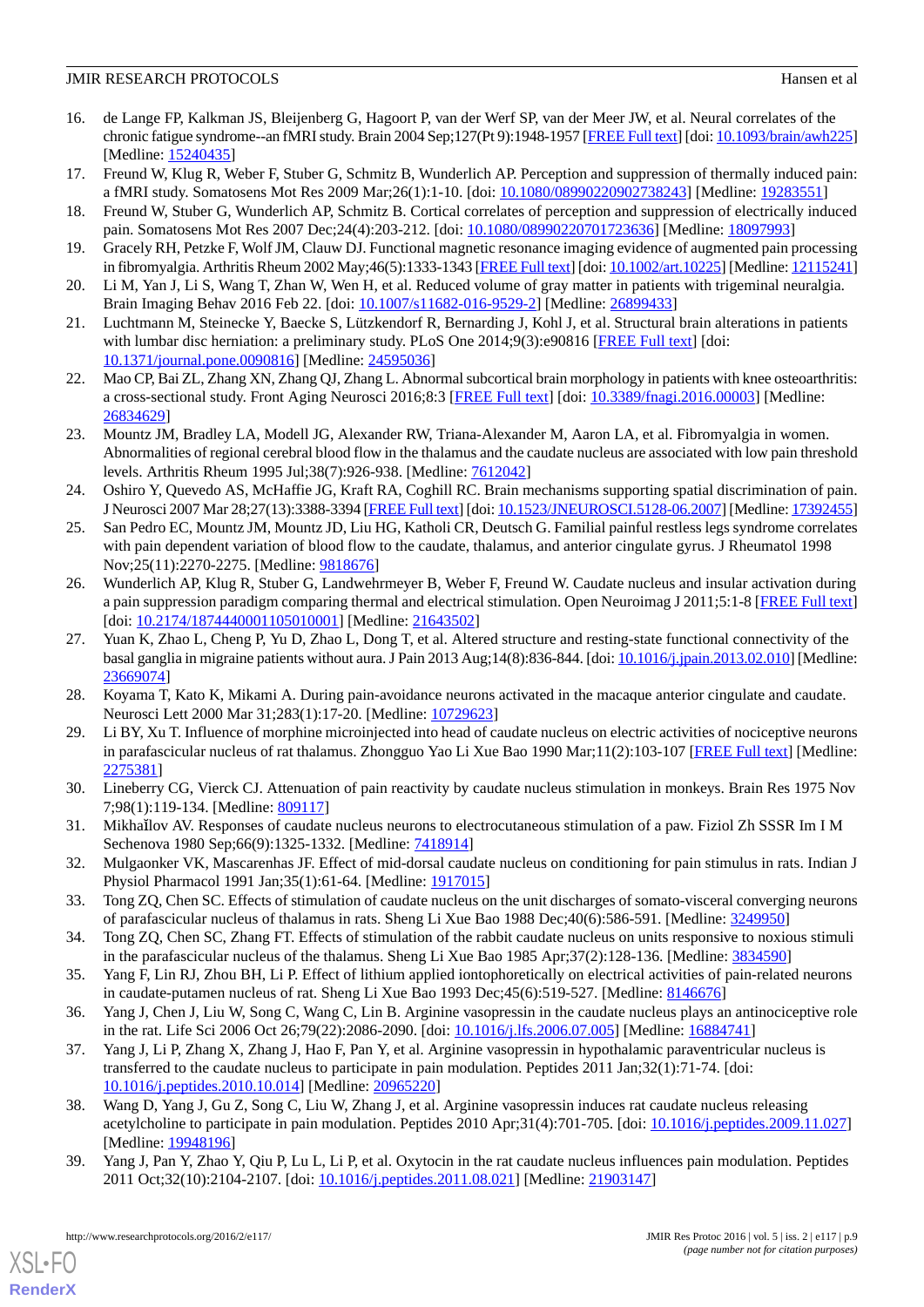- <span id="page-9-0"></span>40. Keltner JR, Furst A, Fan C, Redfern R, Inglis B, Fields HL. Isolating the modulatory effect of expectation on pain transmission: a functional magnetic resonance imaging study. J Neurosci 2006 Apr 19;26(16):4437-4443 [[FREE Full text](http://www.jneurosci.org/cgi/pmidlookup?view=long&pmid=16624963)] [doi: [10.1523/JNEUROSCI.4463-05.2006](http://dx.doi.org/10.1523/JNEUROSCI.4463-05.2006)] [Medline: [16624963\]](http://www.ncbi.nlm.nih.gov/entrez/query.fcgi?cmd=Retrieve&db=PubMed&list_uids=16624963&dopt=Abstract)
- <span id="page-9-1"></span>41. Hansen M, Wetterslev J, Pipper C, Østervig R, Asghar MS, Dahl JB. The area of secondary hyperalgesia following heat stimulation in healthy male volunteers: inter- and intra-individual variance and reproducibility. PLoS One 2016;11(5):e0155284. [doi: [10.1371/journal.pone.0155284\]](http://dx.doi.org/10.1371/journal.pone.0155284) [Medline: [27167119](http://www.ncbi.nlm.nih.gov/entrez/query.fcgi?cmd=Retrieve&db=PubMed&list_uids=27167119&dopt=Abstract)]
- <span id="page-9-3"></span><span id="page-9-2"></span>42. Davis KD, Moayedi M. Central mechanisms of pain revealed through functional and structural MRI. J Neuroimmune Pharmacol 2013 Jun;8(3):518-534. [doi: [10.1007/s11481-012-9386-8](http://dx.doi.org/10.1007/s11481-012-9386-8)] [Medline: [22825710](http://www.ncbi.nlm.nih.gov/entrez/query.fcgi?cmd=Retrieve&db=PubMed&list_uids=22825710&dopt=Abstract)]
- <span id="page-9-4"></span>43. Smith SM, Jenkinson M, Johansen-Berg H, Rueckert D, Nichols TE, Mackay CE, et al. Tract-based spatial statistics: voxelwise analysis of multi-subject diffusion data. Neuroimage 2006 Jul 15;31(4):1487-1505. [doi: [10.1016/j.neuroimage.2006.02.024\]](http://dx.doi.org/10.1016/j.neuroimage.2006.02.024) [Medline: [16624579\]](http://www.ncbi.nlm.nih.gov/entrez/query.fcgi?cmd=Retrieve&db=PubMed&list_uids=16624579&dopt=Abstract)
- 44. Fischl B, Salat DH, Busa E, Albert M, Dieterich M, Haselgrove C, et al. Whole brain segmentation: automated labeling of neuroanatomical structures in the human brain. Neuron 2002 Jan 31;33(3):341-355 [\[FREE Full text](http://linkinghub.elsevier.com/retrieve/pii/S089662730200569X)] [Medline: [11832223](http://www.ncbi.nlm.nih.gov/entrez/query.fcgi?cmd=Retrieve&db=PubMed&list_uids=11832223&dopt=Abstract)]
- <span id="page-9-5"></span>45. Fischl B, Salat DH, van der Kouwe AJ, Makris N, Ségonne F, Quinn BT, et al. Sequence-independent segmentation of magnetic resonance images. Neuroimage 2004;23 Suppl 1:S69-S84. [doi: [10.1016/j.neuroimage.2004.07.016](http://dx.doi.org/10.1016/j.neuroimage.2004.07.016)] [Medline: [15501102](http://www.ncbi.nlm.nih.gov/entrez/query.fcgi?cmd=Retrieve&db=PubMed&list_uids=15501102&dopt=Abstract)]
- <span id="page-9-6"></span>46. Fischl B, van der Kouwe A, Destrieux C, Halgren E, Ségonne F, Salat DH, et al. Automatically parcellating the human cerebral cortex. Cereb Cortex 2004 Jan;14(1):11-22 [\[FREE Full text\]](http://cercor.oxfordjournals.org/cgi/pmidlookup?view=long&pmid=14654453) [Medline: [14654453](http://www.ncbi.nlm.nih.gov/entrez/query.fcgi?cmd=Retrieve&db=PubMed&list_uids=14654453&dopt=Abstract)]
- <span id="page-9-7"></span>47. Abou-Elseoud A, Starck T, Remes J, Nikkinen J, Tervonen O, Kiviniemi V. The effect of model order selection in group PICA. Hum Brain Mapp 2010 Aug;31(8):1207-1216. [doi: [10.1002/hbm.20929\]](http://dx.doi.org/10.1002/hbm.20929) [Medline: [20063361](http://www.ncbi.nlm.nih.gov/entrez/query.fcgi?cmd=Retrieve&db=PubMed&list_uids=20063361&dopt=Abstract)]
- <span id="page-9-8"></span>48. Smith SM, Fox PT, Miller KL, Glahn DC, Fox PM, Mackay CE, et al. Correspondence of the brain's functional architecture during activation and rest. Proc Natl Acad Sci U S A 2009 Aug 4;106(31):13040-13045 [[FREE Full text\]](http://www.pnas.org/cgi/pmidlookup?view=long&pmid=19620724) [doi: [10.1073/pnas.0905267106\]](http://dx.doi.org/10.1073/pnas.0905267106) [Medline: [19620724](http://www.ncbi.nlm.nih.gov/entrez/query.fcgi?cmd=Retrieve&db=PubMed&list_uids=19620724&dopt=Abstract)]
- 49. Hothorn T, Bretz F, Westfall P. Simultaneous inference in general parametric models. Biom J 2008 Jun;50(3):346-363. [doi: [10.1002/bimj.200810425](http://dx.doi.org/10.1002/bimj.200810425)] [Medline: [18481363\]](http://www.ncbi.nlm.nih.gov/entrez/query.fcgi?cmd=Retrieve&db=PubMed&list_uids=18481363&dopt=Abstract)

## **Abbreviations**

**3D:** three-dimensional **ANOVA:** analysis of variance **BTS:** brief thermal sensitization **DTI:** diffusion tensor imaging **EBLUPS:** estimated best linear unbiased predictors **HADS:** Hospital Anxiety and Depression Scale **HPDT:** heat pain detection threshold **ICA:** independent component analysis **MNI:** Montreal Neurological Institute **MRI:** magnetic resonance imaging **PCS:** Pain Catastrophizing Scale **p-TS:** pain during 1 minute of thermal stimulation **rs-fMRI:** resting-state functional magnetic resonance imaging **TBSS:** tract based spatial statistics **VAS-AUC:** visual analog scale-area under the curve

*Edited by G Eysenbach; submitted 22.02.16; peer-reviewed by T Rempe, D De Ridder; comments to author 28.03.16; accepted 08.04.16; published 17.06.16*

*Please cite as: Hansen MS, Asghar MS, Wetterslev J, Pipper CB, Johan Mårtensson J, Becerra L, Christensen A, Nybing JD, Havsteen I, Boesen M, Dahl JB Is the volume of the caudate nuclei associated with area of secondary hyperalgesia? – Protocol for a 3-Tesla MRI study of healthy volunteers JMIR Res Protoc 2016;5(2):e117 URL: <http://www.researchprotocols.org/2016/2/e117/> doi[:10.2196/resprot.5680](http://dx.doi.org/10.2196/resprot.5680) PMID:*

**[RenderX](http://www.renderx.com/)**